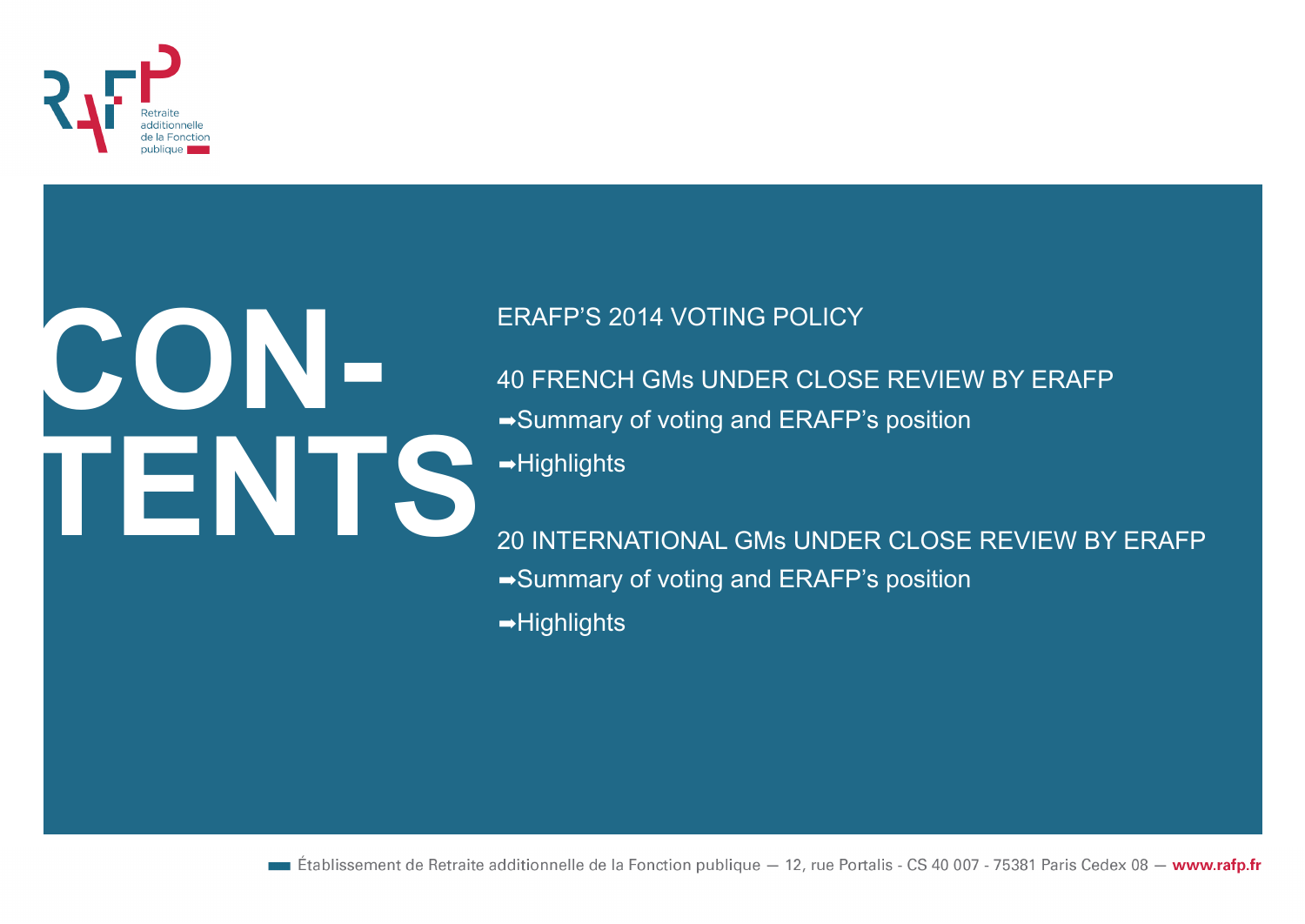

**0** 

# ERAFP'S 2014 VOTING **POLICY**

Etablissement de Retraite additionnelle de la Fonction publique - 12, rue Portalis - CS 40 007 - 75381 Paris Cedex 08 - www.rafp.fr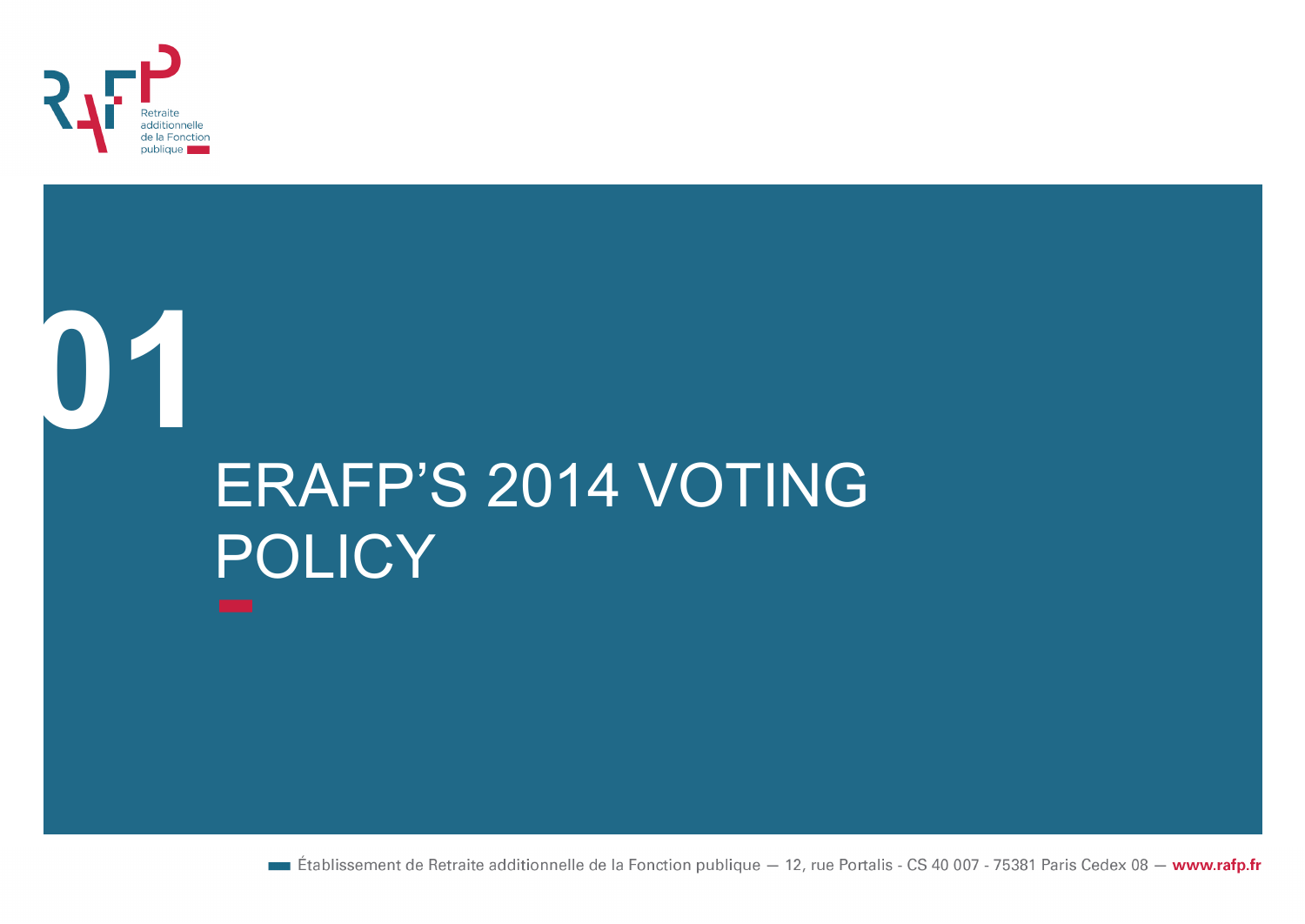

### **Briefly**

**Each ERAFP delegated management company exercises the voting rights attached to the shares held on behalf of ERAFP:** 

•for the entire portfolio under management;

•by applying ERAFP's specific voting policy.

**In 2014, ERAFP conducted a close, coordinated review of voting by its management companies, on the basis of a sample of:** 

•40 French companies;

•20 foreign companies.

**Overall, the sample represented approximately 46% of the assets under management in terms of the market capitalisation of ERAFP's equities portfolio at the end of March 2014.**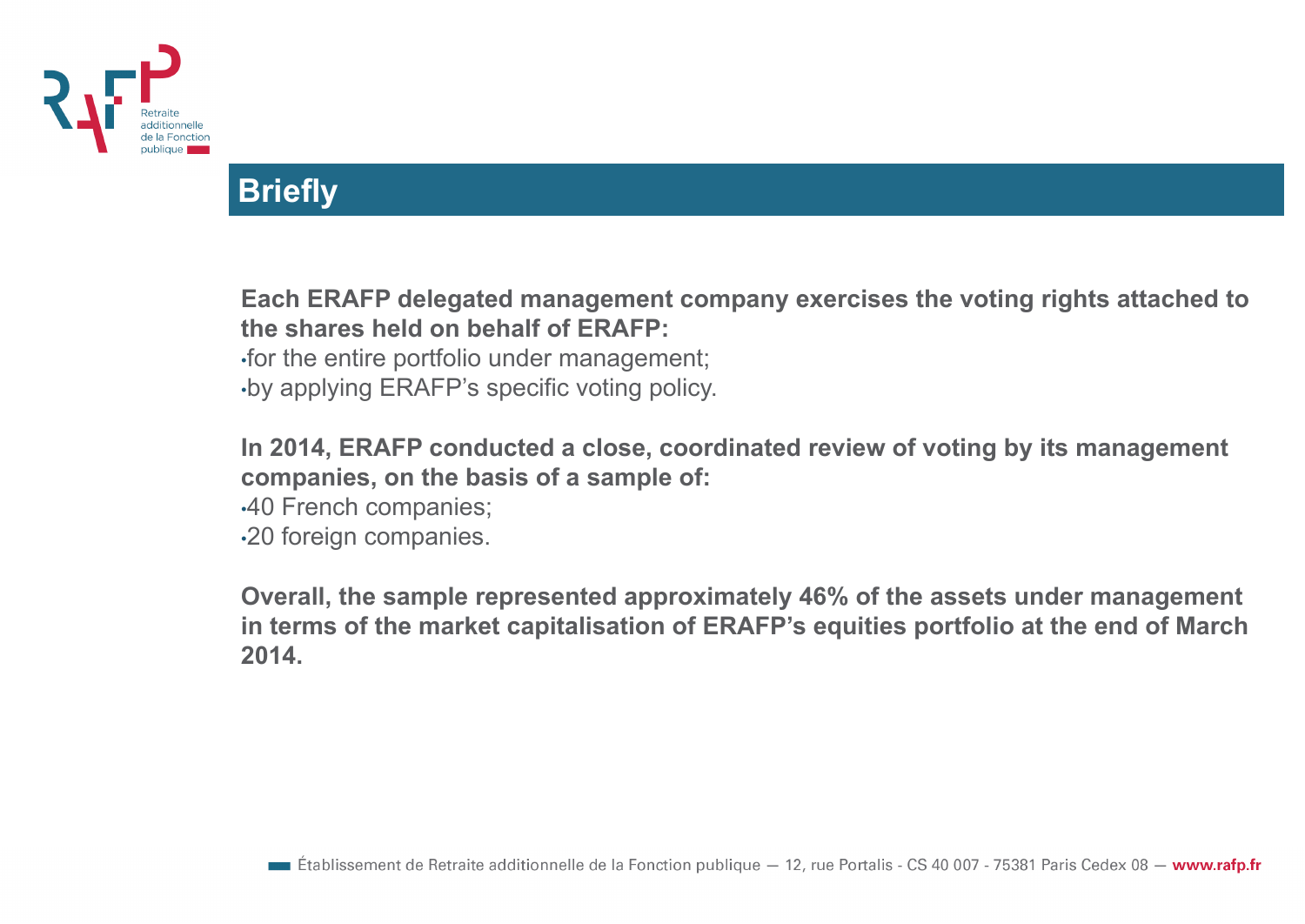



### **In December 2013, the Board of Directors adopted the 2014 version of the ERAFP Guidelines for Shareholder Engagement.**

### **These guidelines set out ERAFP's voting policy for all GMs held in 2014, which focuses in particular on:**

- $\rightarrow$  fairness, moderation and transparency with regard to executives' remuneration (p.19);
- $\rightarrow$  increasing the number of women board members, to achieve the objective of at least 25% of women board members in 2014 (p.15);
- $\rightarrow$  publication by multinationals in the financial industry of detailed financial reporting on a country-by-country basis, to bring them under closer scrutiny and limit tax evasion (p.7);
- $\rightarrow$  changing dividend distribution policies to achieve a fair distribution of value added between shareholders and employees, while maintaining sufficient investment capacity (p.8).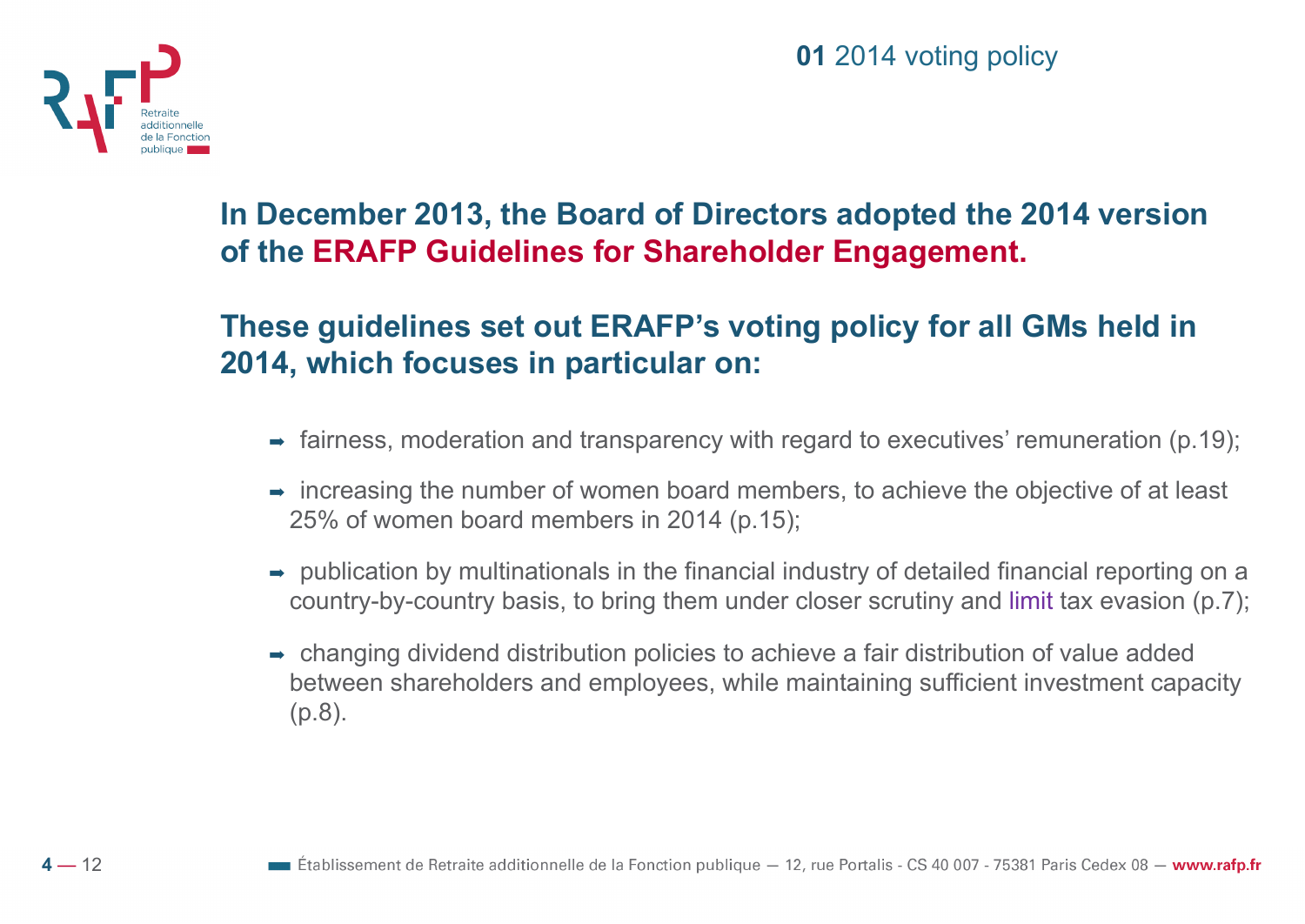

# **02** 40 FRENCH GENERAL MEETINGS UNDER CLOSE REVIEW

**Etablissement de Retraite additionnelle de la Fonction publique**  $-12$ , rue Portalis - CS 40 007 - 75381 Paris Cedex 08 - www.rafp.fr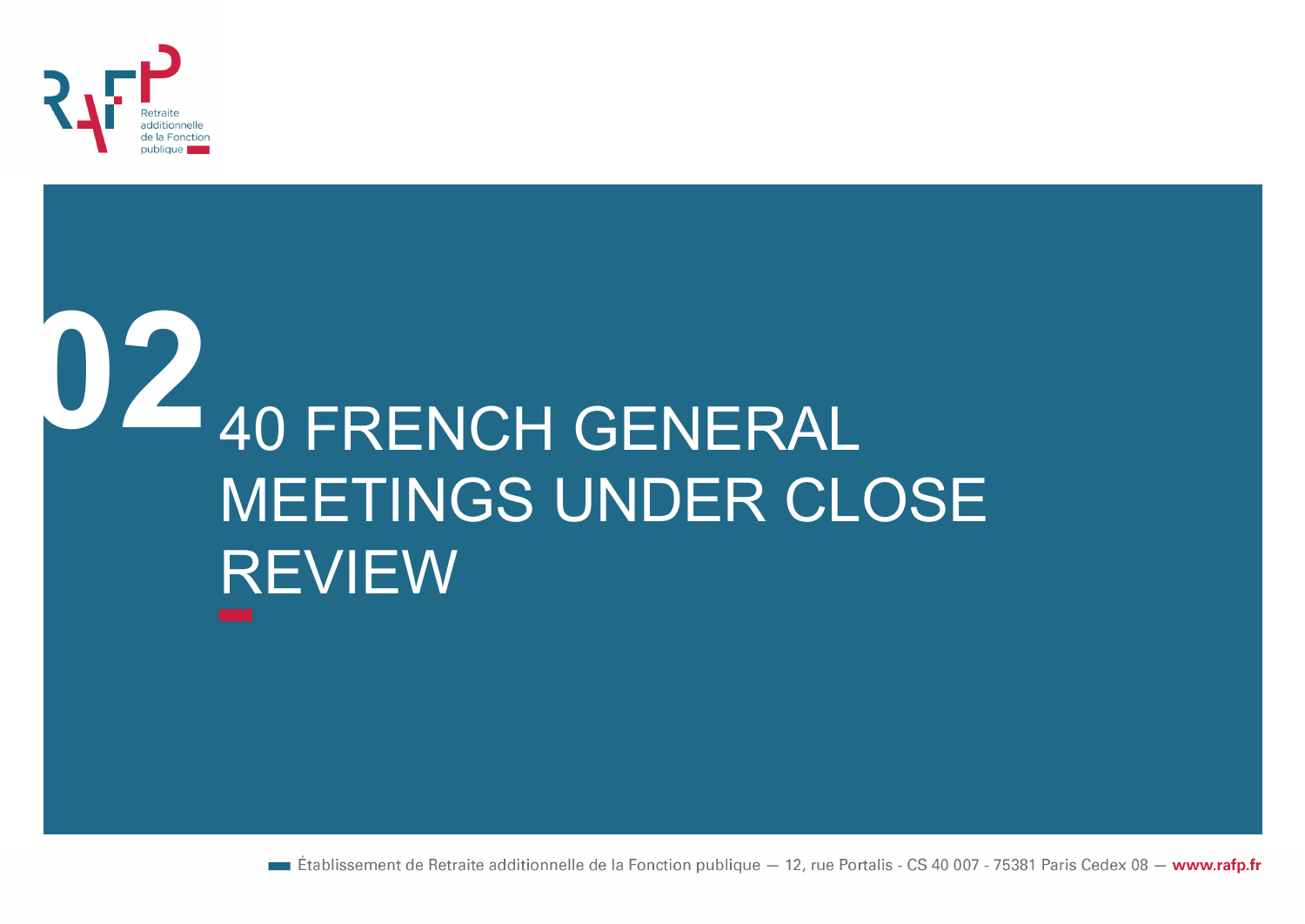

### **Summary of voting results at the 40 GMs under close review**

|                                                                             |                                                                                                                            | 2014  | 2013        | 2012  |
|-----------------------------------------------------------------------------|----------------------------------------------------------------------------------------------------------------------------|-------|-------------|-------|
|                                                                             |                                                                                                                            |       |             |       |
| results<br>Overall                                                          | Number of general meetings (GMs) under close review by ERAFP                                                               | 40    | 40          | 20    |
|                                                                             | Number of resolutions (excluding resolutions submitted by shareholders) under close review by ERAFP                        | 821   | 658         | 309   |
|                                                                             | Average adoption rate per GM of resolutions proposed by management                                                         | 93.6% | 96.0%       | 94.0% |
|                                                                             |                                                                                                                            |       |             |       |
|                                                                             | Percentage of resolutions (excluding resolutions submitted by shareholders) adopted by less than 90% of<br>favorable votes | 20%   | 13%         | 18%   |
|                                                                             | Percentage of resolutions (excluding resolutions submitted by shareholders) adopted by less than 70% of<br>favorable votes | 5.1%  | 1.0%        | 4%    |
|                                                                             |                                                                                                                            |       |             |       |
| Number of resolutions submitted by shareholders                             |                                                                                                                            | 9     | 6           | 5     |
| Number of resolutions submitted by shareholders that were adopted by the GM |                                                                                                                            | 0     | $\mathbf 0$ |       |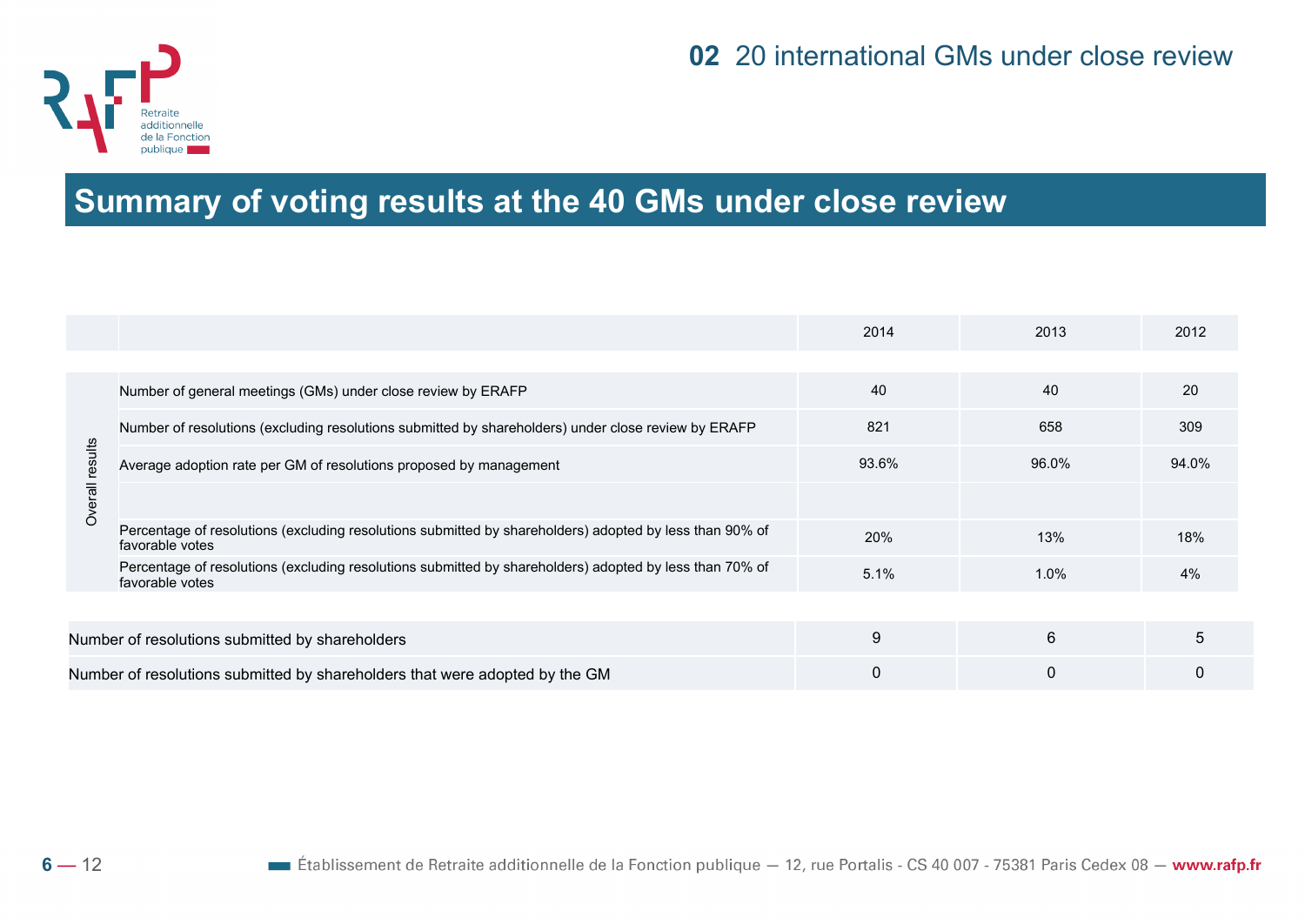

### **Summary of results of voting by the management companies delegated by ERAFP**

|                                                                                                                      | 2014          | 2013        | 2012 |
|----------------------------------------------------------------------------------------------------------------------|---------------|-------------|------|
| Percentage of resolutions supported by ERAFP management companies                                                    | 60.7%         | 62.0%       | 66%  |
|                                                                                                                      |               |             |      |
| Percentage of votes by ERAFP management companies in favour of a dividend distribution                               | 45% (18/40)   | 43% (17/40) |      |
| Average rate of approval by the GM of resolutions concerning a dividend distribution                                 | 98.8%         |             |      |
|                                                                                                                      |               |             |      |
| Percentage of votes by ERAFP management companies in favour of resolutions concerning executives'<br>remuneration    | 21% (15/72)   |             |      |
| Average rate of approval by the GM of resolutions concerning executives' remuneration                                | 89.5%         |             |      |
|                                                                                                                      |               |             |      |
| Percentage of votes by ERAFP management companies in favour of the appointment or re-appointment of board<br>members | 72% (117/163) |             |      |
| Average rate of approval by the GM of resolutions to appoint or re-appoint board members                             | 94.2%         |             |      |
|                                                                                                                      |               |             |      |
| Resolutions submitted by shareholders and supported by ERAFP                                                         | 77.8%         | 83.0%       | 80%  |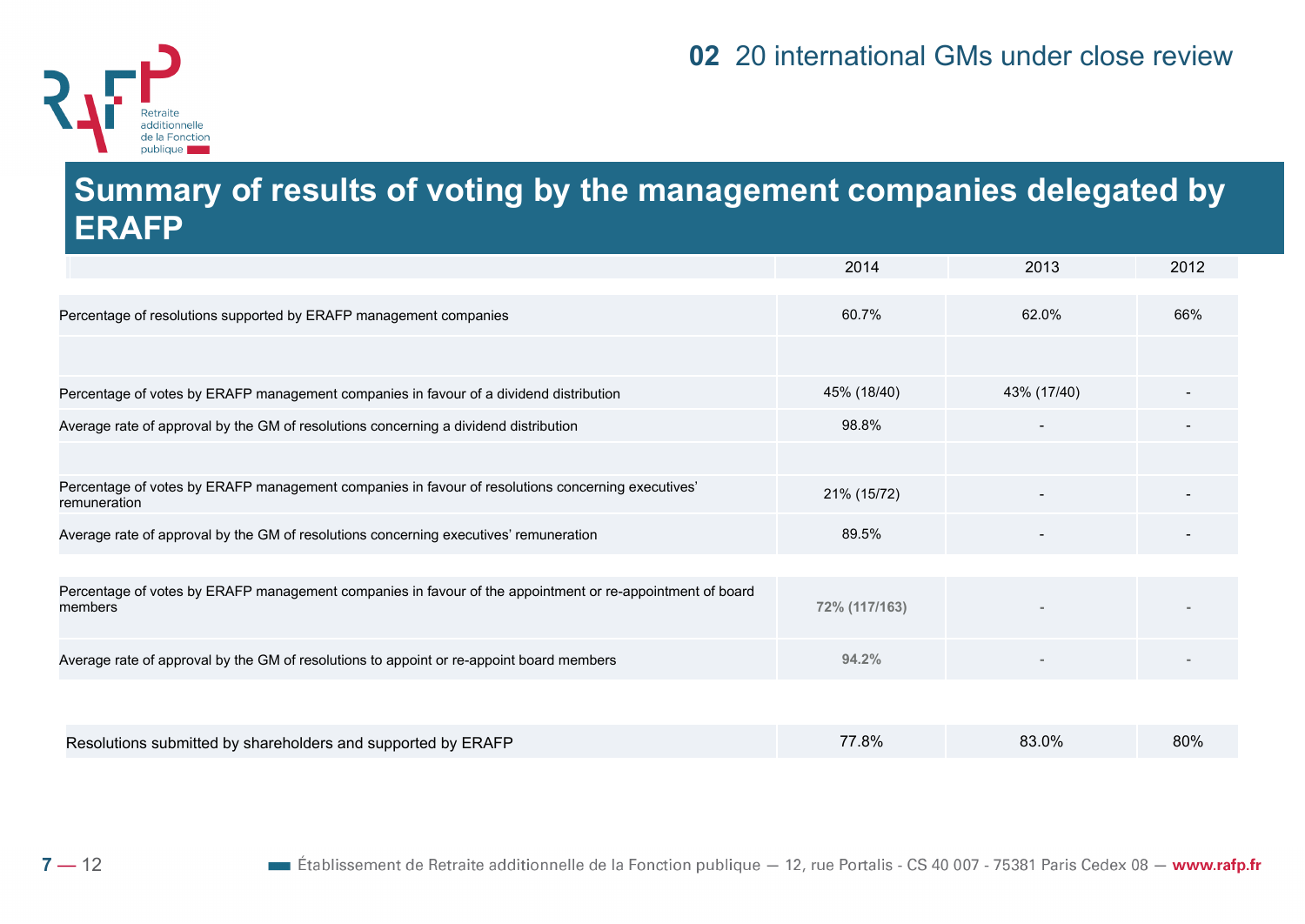

- $\rightarrow$  A fall in the average rate of adoption of resolutions, essentially because shareholders can now vote in an advisory capacity on the remuneration policy.
- $\rightarrow$  At first glance, there were very few votes against remuneration policies (11%), but the level is much higher among minority shareholders.
- $\rightarrow$  Little support for resolutions submitted by shareholders.
- → Very few objections to proposals to distribute dividends (98.8% voting in favour).
- $\rightarrow$  ERAFP management companies voted against more resolutions in 2014 than in the previous two years, and more specifically:
	- § voted in most cases against proposals relating to executives' remuneration (80%);
	- § continued to consistently vote against dividend distributions (66% of votes against the resolution).
- → Increase in the number of independent board members and of women on boards, and a general increase in executives' remuneration.

Governance

**8** — 12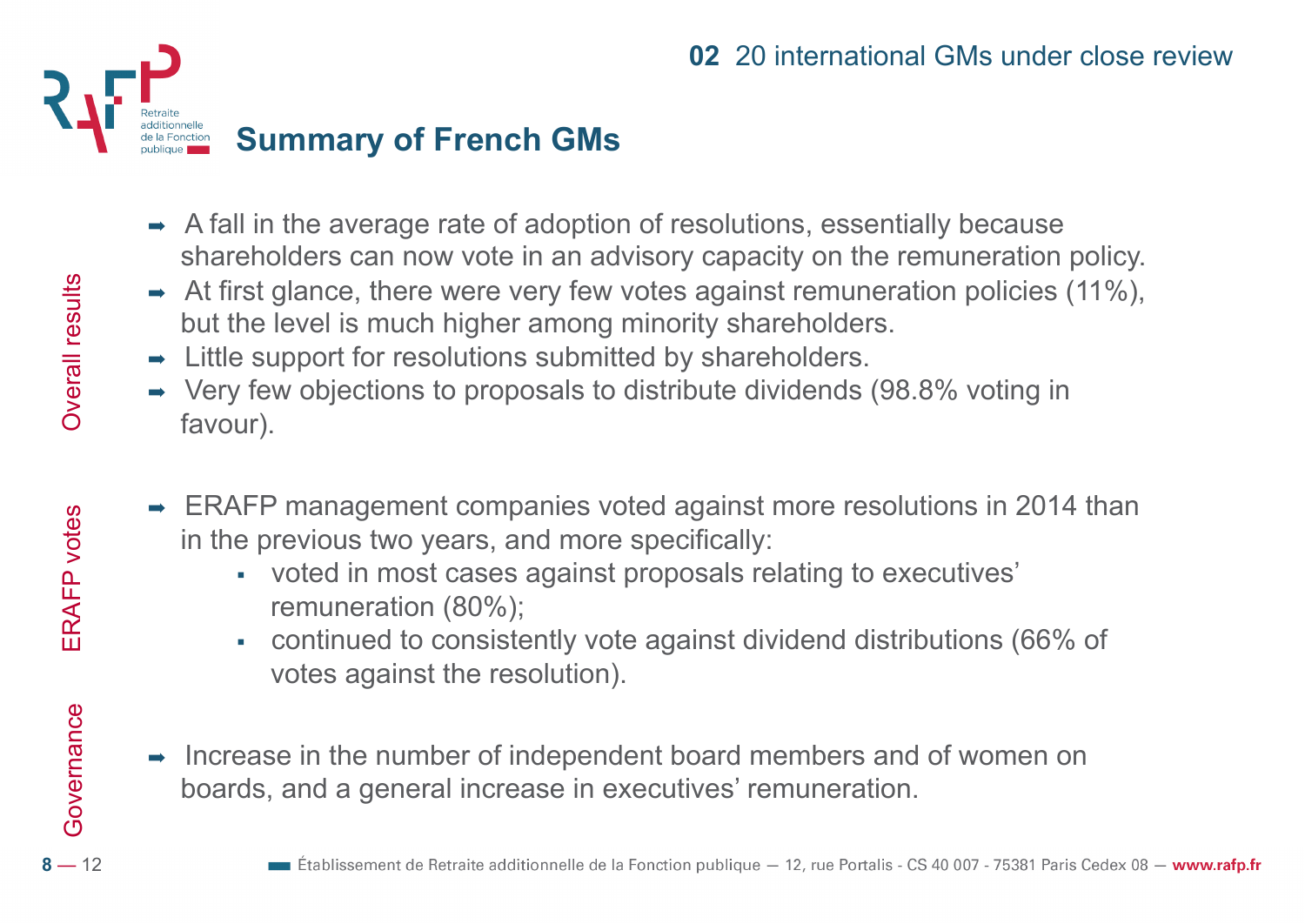

## **03** 20 INTERNATIONAL GENERAL MEETINGS UNDER CLOSE REVIEW

**Etablissement de Retraite additionnelle de la Fonction publique**  $-12$ , rue Portalis - CS 40 007 - 75381 Paris Cedex 08 - www.rafp.fr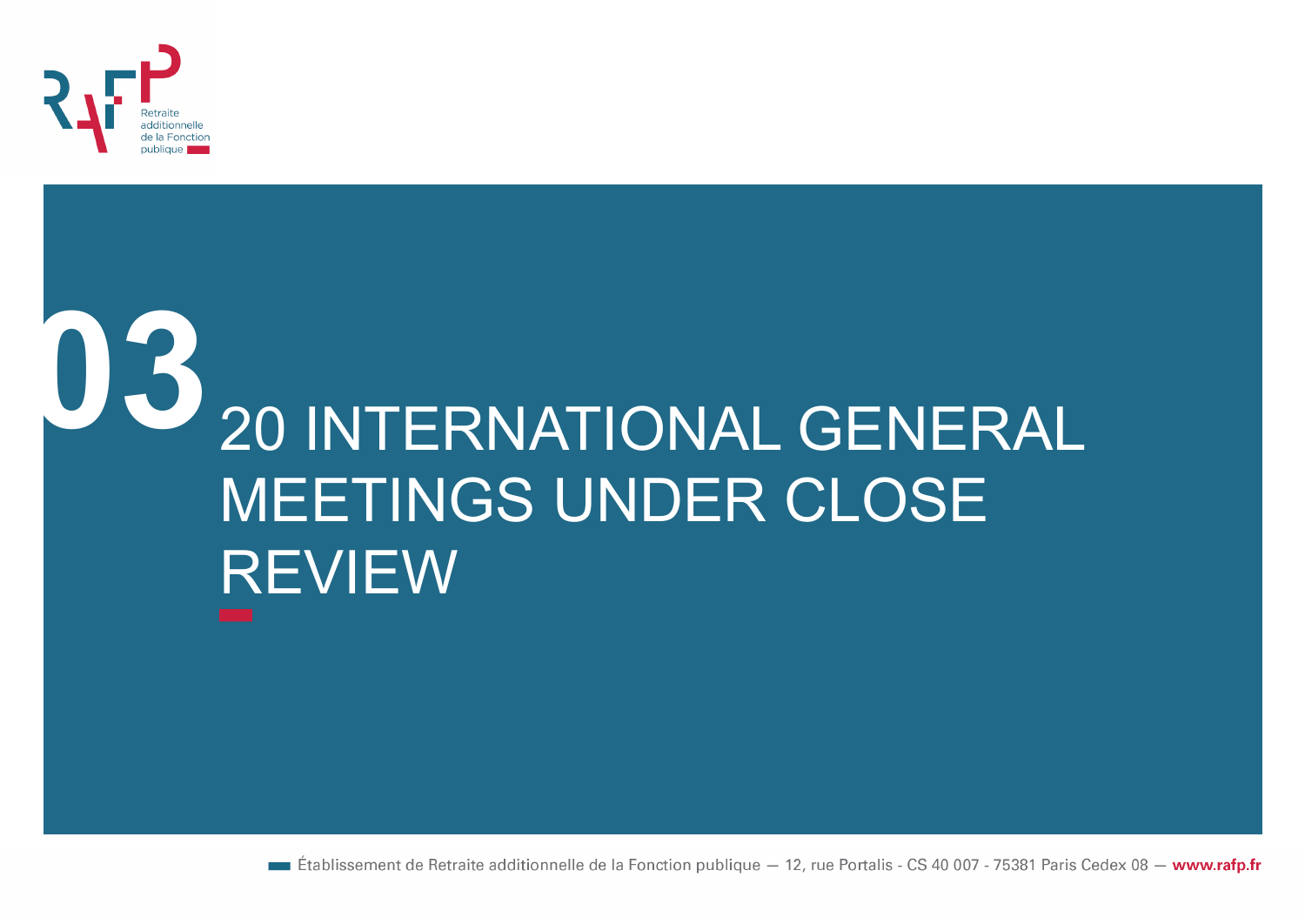

### **Summary of voting results at the GMs of international companies under close review**

|                                                                                                                                                                                                                                | 2014        |  |
|--------------------------------------------------------------------------------------------------------------------------------------------------------------------------------------------------------------------------------|-------------|--|
|                                                                                                                                                                                                                                |             |  |
| Number of general meetings (GMs) under close review by ERAFP                                                                                                                                                                   | $19*$       |  |
| Number of resolutions (excluding resolutions submitted by shareholders) under close review by ERAFP                                                                                                                            | 266         |  |
| Average adoption rate per GM of resolutions proposed by management                                                                                                                                                             | 95.1%       |  |
|                                                                                                                                                                                                                                |             |  |
| Resolutions (excluding resolutions submitted by shareholders) rejected by the GM                                                                                                                                               | $\mathbf 0$ |  |
| Percentage of resolutions (excluding resolutions submitted by shareholders) adopted by less than 90% of the votes                                                                                                              | 12.8%       |  |
| Percentage of resolutions (excluding resolutions submitted by shareholders) adopted by less than 70% of the votes                                                                                                              | 4.9%        |  |
|                                                                                                                                                                                                                                |             |  |
| Number of resolutions submitted by shareholders                                                                                                                                                                                | 4           |  |
| Number of resolutions submitted by shareholders that were adopted by the GM                                                                                                                                                    | $\mathbf 0$ |  |
| the contract of the contract of the contract of the contract of the contract of the contract of the contract of the contract of the contract of the contract of the contract of the contract of the contract of the contract o |             |  |

\* The results of voting at Inditex's GM were not available at the time this summary was prepared

 $\blacksquare$  Établissement de Retraite additionnelle de la Fonction publique  $-12$ , rue Portalis - CS 40 007 - 75381 Paris Cedex 08  $-$  www.rafp.fr

 $10 - 12$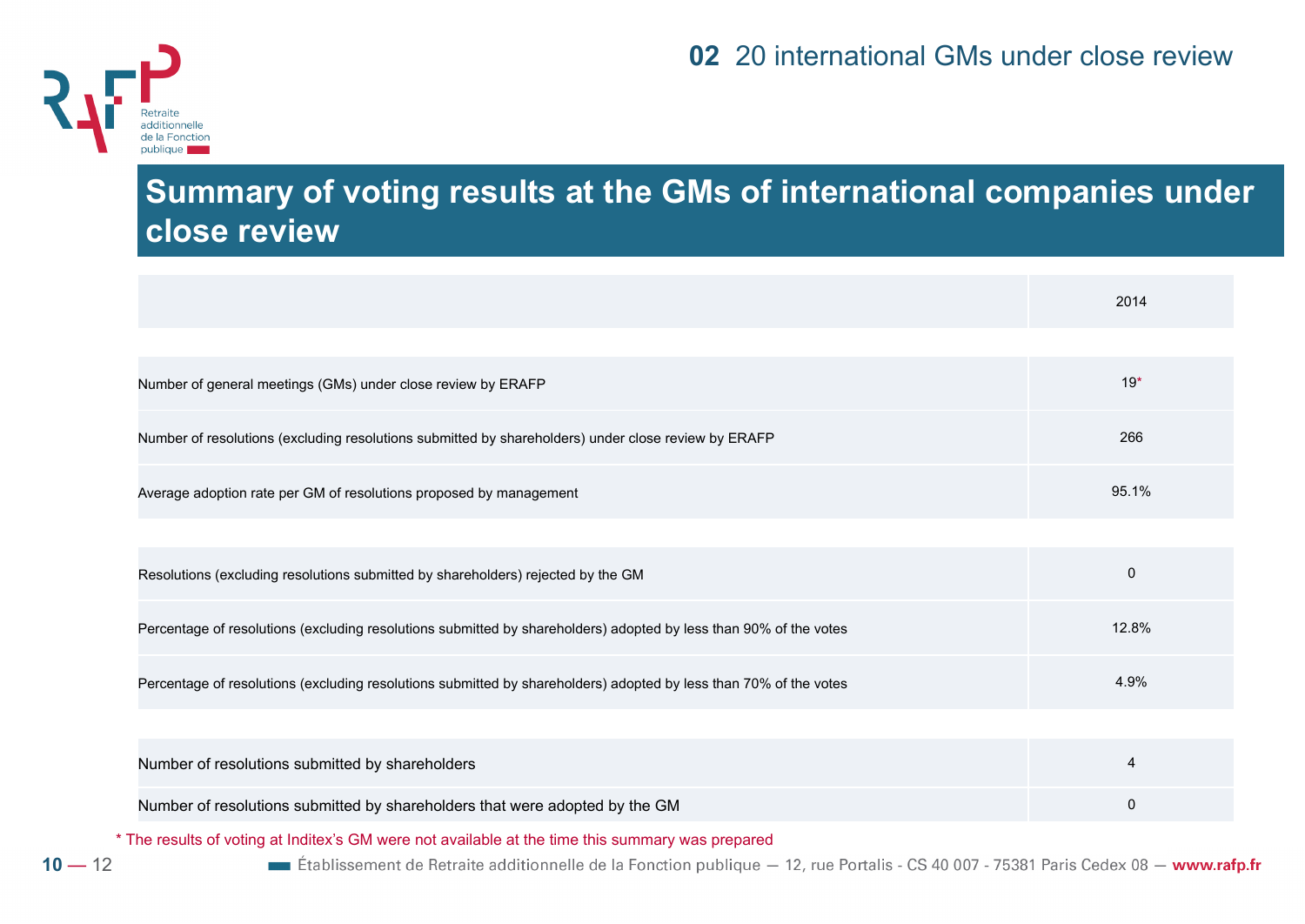

### **Summary of results of voting by the management companies delegated by ERAFP**

| Percentage of resolutions (excluding resolutions submitted by shareholders) supported by ERAFP management companies | 62%           |
|---------------------------------------------------------------------------------------------------------------------|---------------|
|                                                                                                                     |               |
| Percentage of votes by ERAFP management companies in favour of a dividend distribution                              | $33\%$ (5/15) |
| Average rate of approval by the GM of resolutions concerning a dividend distribution                                | 99.5%         |
|                                                                                                                     |               |
| Percentage of votes by ERAFP management companies in favour of resolutions concerning executives' remuneration      | $10\%$ (1/10) |
| Average rate of approval by the GM of resolutions concerning executives' remuneration                               | 92.6%         |
|                                                                                                                     |               |

| Resolutions submitted by shareholders and supported by ERAFP | 100% |
|--------------------------------------------------------------|------|
|--------------------------------------------------------------|------|